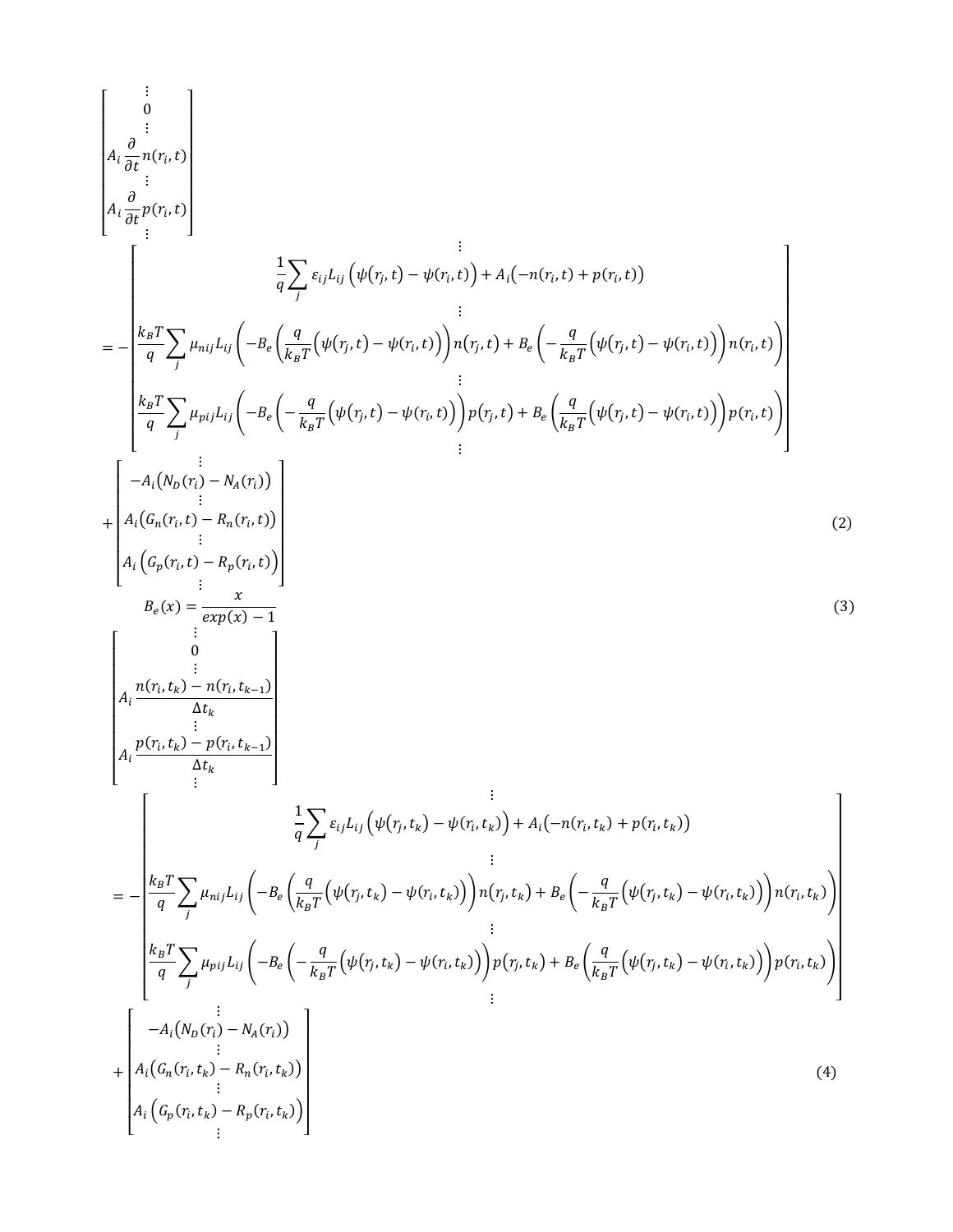

Fig. 1. Spatial discretization with 2-dimensioal mesh structure.  $L_{ij} =$  $w_{ij}/d_{ij}$  is the coupling coefficient between mesh nodes *i* and *j*, where  $w_{ij}$ and  $d_{ij}$  are the cross-section for the flux and the mesh node distance, respectively.  $A_i$  is the control volume of mesh node *i*.

Index  $j$  is summed up for the mesh nodes connected to the mesh node  $i$ . Temporal discretization of  $(2)$  by using Backward Euler method [4][5] produces (4). Here,  $t_k$  is the *k*-th analysis time in the transient simulation and  $\Delta t_k \stackrel{\text{def}}{=} t_k - t_{k-1}$  is the *k*-th time step width. By setting proper boundary conditions and also by using matrix and vector symbols, (4) can be expressed as (5).

$$
\frac{1}{\Delta t_k} \mathbf{C} \cdot (\mathbf{x}_k - \mathbf{x}_{k-1})
$$
\n
$$
= -\mathbf{F}(\mathbf{x}_k) \cdot \mathbf{x}_k + \mathbf{F}_c(\mathbf{x}_k) + \mathbf{R} \cdot \mathbf{u}(t_k)
$$

 $= -F(x_k) \cdot x_k + F_c(x_k) + B \cdot u(t_k)$  (5)

Here,  $x_k$  is the variable vector at analysis time  $t_k$  and equals to  ${}^{t}(\cdots \psi(r_i, t_k) \cdots, \cdots n(r_i, t_k) \cdots, \cdots p(r_i, t_k) \cdots)$ . C is effective capacitance diagonal matrix whose elements are the control volumes of each mesh node.  $F(x_k)$  and  $F_c(x_k)$  are nonlinear coefficient matrix and nonlinear vector term at  $t_k$ , respectively. **B** is input connection matrix,  $u(t_k)$  is input vector at  $t_k$ . In the Backward Euler method, all the input signals are approximated with piecewise linear waveforms. In this paper, only single device and voltage sources connected to the device terminals are considered and no other external circuit element is considered for simplicity. Since (5) is nonlinear with respect to  $x_k$ , Newton method is used to solve (5), i.e. the following (6)-(9) are iteratively calculated with the initial value  $x_{k,1}$  until the norm of  $\delta x_{k,n+1}$  becomes sufficiently small.

$$
G(x_{k,n}) = \frac{\partial (F(x) \cdot x)}{\partial x} \bigg|_{x = x_{k,n}} - \frac{\partial F_c(x)}{\partial x} \bigg|_{x = x_{k,n}} \quad (6)
$$

$$
C + G(x_{k,n}) \bigg) \cdot \delta x_{k,n+1}
$$

( 1  $\Delta t_k$ 

$$
= -\left(\frac{1}{\Delta t_k}\mathbf{C}\cdot\left(\mathbf{x}_{k,n}-\mathbf{x}_{k-1}\right)+\mathbf{F}\left(\mathbf{x}_{k,n}\right)\cdot\mathbf{x}_{k,n}\right)
$$

$$
-F_{\mathbf{C}}(x_{k,n})-B\cdot \boldsymbol{u}(t_k)\bigg) \qquad \qquad (7)
$$

$$
\begin{aligned} \mathbf{x}_{k,n+1} &= \mathbf{x}_{k,n} + \alpha \delta \mathbf{x}_{k,n+1} \\ n &= n+1 \end{aligned} \tag{8}
$$

Here, *n* is the number of Newton iteration.  $x_{k,n+1}$  is the approximate solution of  $x_k$  after *n*-th Newton iteration, and  $\delta x_{k,n+1}$  is the correction vector at *n*-th Newton iteration.  $\alpha$  is damping factor to prevent divergence when electrostatic potential variation is too large.  $G(x_{k,n})$  is also equivalent to the Jacobian used for obtaining DC solution by Newton method with initial value  $x_{k,n}$  after the transient has been decayed with very large time step width i.e.  $\Delta t_k \rightarrow \infty$ . To solve (7), LUfactorization of  $C/\Delta t_k + G(x_{k,n})$  is used here. For LU-

Transient device simulation algorithm: Solve the discretized non-linear equations by Newton method.

- 
- 1.  $k = 0, t_0 = 0.$ <br>2. Set initial time 2. Set initial time step width  $\Delta t_1$ ,  $t_1 = t_0 + \Delta t_1$ .
- 3. Do {
- 4.  $k = k + 1, n = 0.$
- 5. Set boundary condition  $\mathbf{B}\cdot\mathbf{u}(t_k)$ . 6. If 'Exp\_LTE\_metric' is used then
- 7. Calculate dominant time constant  $\tau_c$  by Arnoldi algorithm (Fig. 8).
- 8. Set initial guess for  $x_{k,1}$  by (32).<br>9. else
- 9. else
- 10.  $x_{k,1} = x_{k-1}$ .
- 11. endif
- 12. Do {
- 13.  $n = n + 1$ . 14. Calculate  $F(x_{k,n})$ ,  $F_c(x_{k,n})$ ,  $G(x_{k,n}) = \frac{\partial (F(x) \cdot x)}{\partial x}$  $\left.\frac{\partial F_{\mathcal{C}}(x) \cdot x}{\partial x}\right|_{x = x_{k,n}} - \frac{\partial F_{\mathcal{C}}(x)}{\partial x}$  $\frac{\partial}{\partial x}$ <sub>x=x<sub>k,n</sub></sub>

.

- 15. LU-factorization:  $\boldsymbol{L} \cdot \boldsymbol{U} = \frac{1}{\Delta t}$  $\frac{1}{\Delta t_k} C + G(x_{k,n}).$
- 16.  $\delta x_{k,n+1} = -U^{-1}\left(L^{-1}\left(\frac{1}{\delta t}\right)\right)$  $\frac{1}{\Delta t_k} C \cdot (x_{k,n} - x_{k-1})$  $+ F(x_{k,n}) \cdot x_{k,n} - F_c(x_{k,n}) - B \cdot u(t_k)$  ).
- 17. If  $|\delta \psi_{k,n}| > b$  then
- 18.  $\alpha = \frac{a \cdot \log(|\delta \psi_{k,n}| b + a) + b a}{|s_{k,n}|}$  $\delta\psi_{k,n}$ 19. else 20.  $\alpha = 1$
- 21. endif 22.  $x_{k,n+1} = x_{k,n} + \alpha \delta x_{k,n+1}.$
- 23. While  $|\delta x_{k,n+1}| > E_{rn} \cdot |x_{k,n}| + E_{an}$  and
- $n \leq n_{max}$ . 24.  $x_k = x_{k,n+1}.$ 25. Evaluate Local Truncation Error (LTE). 26. if  $LTE > E_r \cdot |x_k| + E_a$  or  $n > n_{max}$  then
- $k = k 1.$ 27. Calculate  $\Delta t_{k+1}$  based on LTE and n.<br>28.  $t_{k+1} = t_k + \Delta t_{k+1}$  $t_{k+1} = t_k + \Delta t_{k+1}$
- 29. While  $t_{k+1} < t_{end}$  and  $k < k_{max}$ .

Fig. 2. Flow chart of transient device simulation algorithm used in this paper.

factorization, Crout method without pivoting is used here, and the variables are reordered as  ${}^{t}(\psi(r_1, t_k), n(r_1, t_k), p(r_1, t_k), \psi(r_2, t_k), n(r_2, t_k), \cdots)$ so that a narrow width band matrix is formed to reduce the calculation time. After the Newton iteration converges, the analysis time is advanced by setting:

$$
x_k = x_{k,n+1} \tag{10}
$$

$$
t_{k+1} = t_k + \Delta t_{k+1}.\tag{11}
$$

If the Newton iteration does not converge or the Local Truncation Error (LTE) is greater than the specified criteria, the time step is cancelled and re-calculated with smaller time step width. The overall algorithm is shown in Fig. 2. As for Step 6- 8 and Step 25-27 of the algorithm, detailed explanation is given in later sections. The mathematical method explained in this section is used for the transient device simulation throughout this paper.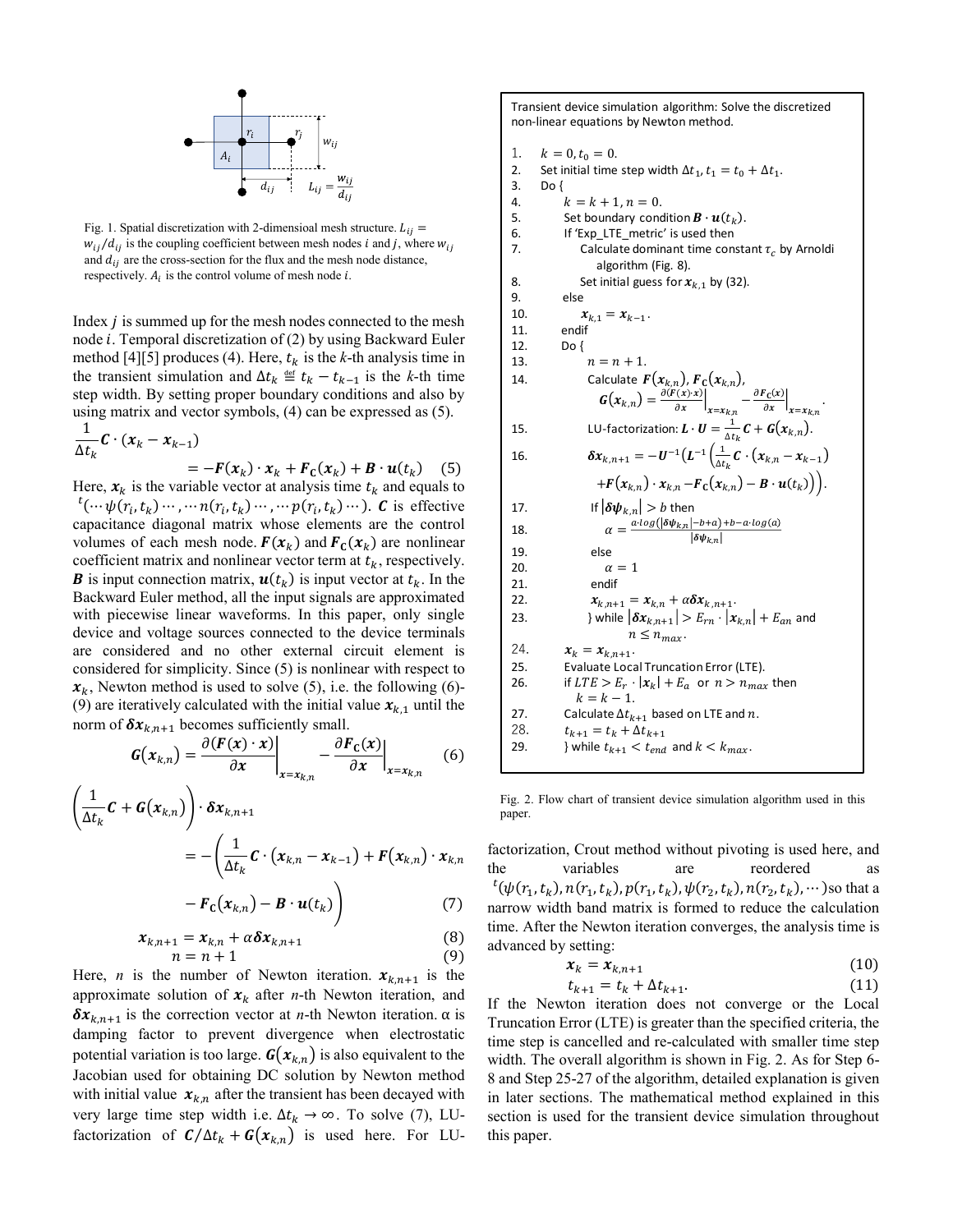# III. AN EXPONENTIAL BASED LOCAL TRUNCATION ERROR **METRIC**

In the conventional transient device simulation by using Backward Euler method, 2<sup>nd</sup> order LTE (Local Truncation Error) which is a product of second time derivative of carrier density and squared time step width is usually used for the time step width control metric [5] [6].  $2<sup>nd</sup>$  order LTE is derived as follows. Consider that the following ordinary differential equation

$$
\frac{dx}{dt} = f(x). \tag{12}
$$

Time discretization of (12) by using Backward Euler method yields

$$
\frac{x_{BE}(t_0 + \Delta t) - x_{BE}(t_0)}{\Delta t} = f(x_{BE}(t_0 + \Delta t)), \quad (13)
$$

where  $x_{BE}$  is an approximated solution by Backward Euler method,  $t_0$  is the previous time, and  $\Delta t$  is a time step width. Taylor expansion of the exact solution  $x(t)$  at  $t = t_0 + \Delta t$ becomes

$$
x(t_0) = x(t_0 + \Delta t) - \dot{x}(t_0 + \Delta t) \cdot \Delta t + \frac{1}{2!} \ddot{x}(t_0 + \Delta t) \cdot (\Delta t)^2
$$
  
+  $O((\Delta t)^3).$  (14)

Subtracting (13) from (14) assuming  $x_{BE}(t_0 + \Delta t) = x(t_0 +$  $\Delta t$ ) produces LTE definition:

$$
LTE \stackrel{\text{def}}{=} |x_{BE}(t_0) - x(t_0)|
$$
  
=  $\left| \frac{1}{2} \ddot{x}(t_0) \cdot (\Delta t)^2 + O((\Delta t)^3) \right|$  (15)

Finally, 2<sup>nd</sup> order LTE-metric is obtained as follows by omitting unknown higher order terms.

$$
2^{nd}\_order\_LTE\_metric \stackrel{\text{def}}{=} \left| \frac{1}{2} \ddot{x}(t_0) \cdot (\Delta t)^2 \right| \tag{16}
$$

In the transient analysis,  $\Delta t$  is controlled so that (16) should be less than a predetermined criterion such as:

$$
\Delta t \le \sqrt{\frac{2 \cdot (E_{\rm r} \cdot |x(t_0)| + E_{\rm a})}{|\ddot{x}(t_0)| + \delta}}
$$
(17)

where  $E_r$  and  $E_a$  are relative and absolute LTE tolerances, respectively and  $\delta$  is a ceiling value to protect the denominator from becoming zero. However, the accuracy of this metric is dubious because it only adopts the most dominant term in the Taylor expansion of the LTE and the contributions from the other higher order terms are ignored. In the case of exponentially decaying transient response, cancellation effect between the Taylor expansion terms is expected since all the odd-order derivatives become negative and all the even-order derivatives become positive in the Taylor expansion of  $exp(-x)$ . Therefore, (16) may overestimate the actual LTE and may raise false alarm to decrease  $\Delta t$ .

On the other hand, suppose that the response of the whole device structure can be well approximated by a dominant time constant  $\tau_c$ . This assumption is not valid for general circuits, especially for complex RLC circuits which have a lot of time constants uniformly scattered in a wide range. However, as will be shown in the later sections, it holds for power devices which



Fig. 3. Approximation of the exact solution by using a dominant time constant  $\tau_c$ .

have a large and well-separated time constant for the main response. If the dominant time constant  $\tau_c$  is known a priori, the LTE can be estimated as Exp LTE metric as follows. As defined in (15), the LTE is the difference between an approximated solution by Backward Euler method and the exact solution as

$$
LTE \stackrel{\text{def}}{=} |x_{BE}(t_0) - x(t_0)|
$$
  
=  $\left| -\frac{1}{2!} \ddot{x}(t_0 + \Delta t) \cdot (\Delta t)^2 + \frac{1}{3!} \ddot{x}(t_0 + \Delta t) (\Delta t)^3 - \dots \right|$  (18)

Assume the exact solution  $x(t)$  can be well-approximated by using a dominant time constant  $\tau_c$  of the whole device structure as:

$$
x(t) = x(t_0) + f(x(t_0)) \cdot \tau_c \cdot \left(1 - \exp\left(-\frac{t - t_0}{\tau_c}\right)\right)
$$
 (19)

The shape of (19) is shown in Fig. 3. By substituting (19) into (18) and putting the Taylor series into an exponential term, the Exp\_LTE\_metric can be derived as:

Exp\_LTE\_metric

$$
\stackrel{\text{def}}{=} \left| \dot{x}(t_0) \cdot \tau_c \right|
$$
  
\n
$$
\cdot \left[ 1 - \left( 1 + \frac{\Delta t}{\tau_c} \right) \exp\left( -\frac{\Delta t}{\tau_c} \right) \right] \right| \tag{20}
$$

Equation (20) is expected to be more accurate than (16) since all the Taylor expansion terms are included. For Exp\_LTE\_metric,  $\Delta t$  is determined so that (20) should be less than a predetermined criterion such as:

$$
1 - \left(1 + \frac{\Delta t}{\tau_c}\right) \exp\left(-\frac{\Delta t}{\tau_c}\right) \le \frac{E_r \cdot |x(t_0)| + E_a}{|x(t_0) \cdot \tau_c| + \delta} \tag{21}
$$

Equation (21) can be solved by using such as bi-sectional method [7]. Fig. 4 shows the time step width  $(\Delta t)$  dependence of the main Exp\_LTE\_metric term in (20) (i.e. LHS of (21)) with respect to  $|\tau_c|$ . This figure tells us two important features. The first one is that the main Exp LTE metric term exponentially decreases as  $\Delta t$  becomes smaller than  $|\tau_c|$ . This feature is advantageous for adopting large time step width by filtering out the unimportant responses whose time constants are much smaller than the dominant one. On the contrary, as the conventional 2<sup>nd</sup> order LTE metric watches local variations only, it cannot overlook any quick response even if it is unimportant. The second feature is that although the  $\tau_c$  of the active device can be either positive or negative, the main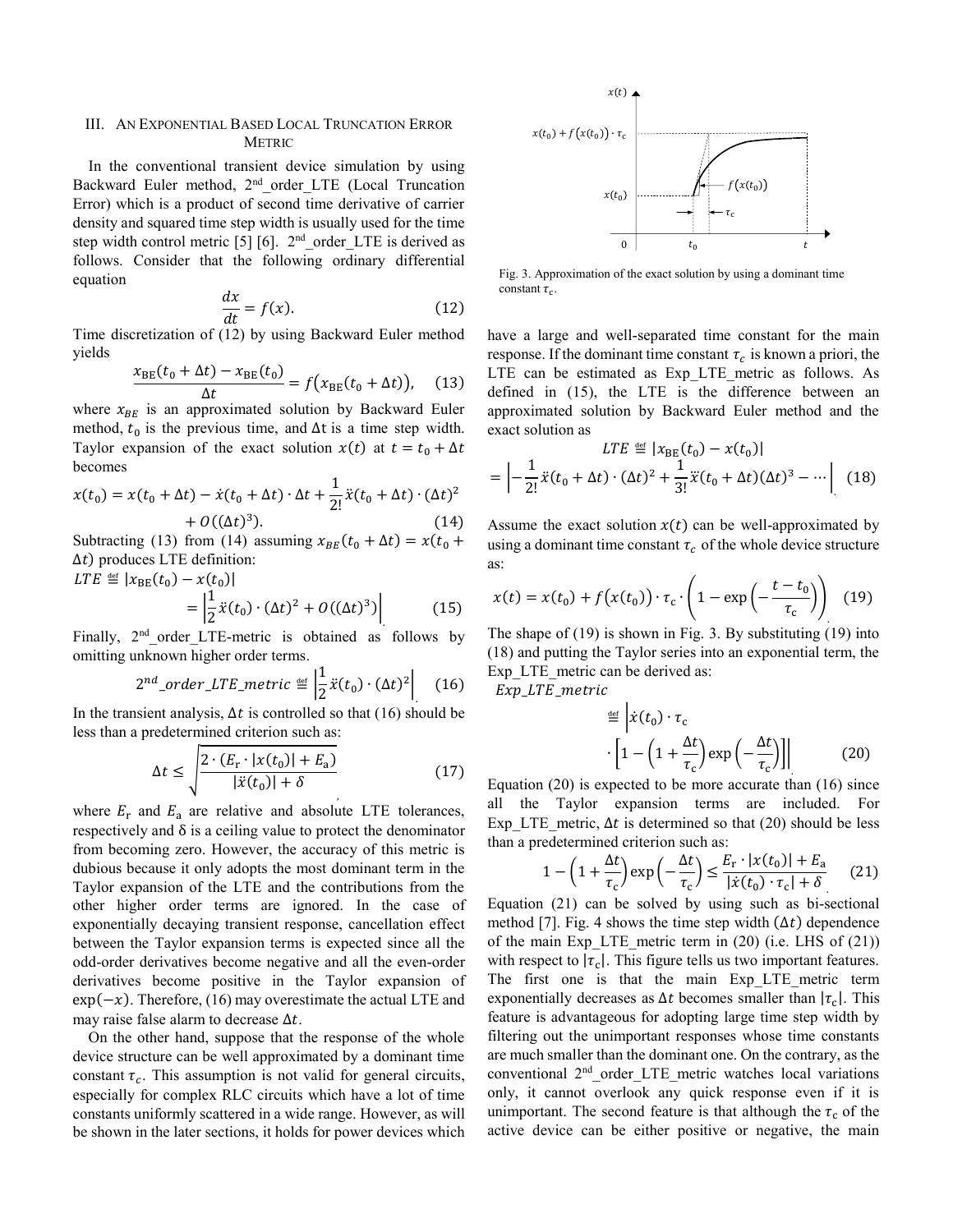

Fig. 4. Time step width dependence of the main part of Exp\_LTE\_metric with respect to the dominant time constant  $\tau_c$ . The filled circle with solid line is for positive  $\tau_c$  and the open circle with broken line is for negative  $\tau_c$ . As long as  $\tau_c > 0$ , the main part of Exp\_LTE\_metric never exceeds 1.

Exp\_LTE\_metric term never exceeds 1 as long as the  $\tau_c$  is positive. This means that if  $|\dot{x}(t_0) \cdot \tau_c|$  in (20) is smaller than the required LTE criterion, it is possible to take  $\Delta t$  as infinite. On the other hand,  $\Delta t$  in the 2<sup>nd</sup> order\_LTE\_metric of (16) never fails to be restricted to some limited value unless  $|\ddot{x}(t_0)|$ is 0. If the false alarm is suppressed by replacing 2<sup>nd</sup> order LTE metric with Exp LTE metric, it is possible to enjoy the efficiency of large  $\Delta t$ .

# IV. DOMINANT TIME CONSTANT OF A DEVICE

Spatially discretized device equations by using mesh can be expressed as an equivalent circuit shown in Fig. 5 (a) [8]. Here, electrostatic potential  $(\psi)$  and carrier densities  $(n, p)$  are taken as state variables and nonlinear resistance and linear capacitance resulting from the shape of the control volume [2] and physical nature of each mesh point are used as circuit elements. The capacitances between carrier density nodes and potential nodes in Fig. 5 (a) correspond to  $A_i$  in LHS of (2) and are also the elements of the effective capacitance diagonal matrix  $\boldsymbol{c}$  in (5). The capacitances between potential nodes correspond to the  $\varepsilon_{ij} L_{ij} / q$  in RHS of (2). The 4 capacitances around each potential node must satisfy charge conservation law required by Poisson equation.

In the case of 1-dimensional PN-diode at thermal equilibrium, the resistance value becomes high where the relevant carrier density is low. If such nonconductive high resistances are removed, the equivalent circuit becomes the one shown in Fig. 5 (b). The shortest response time constants of this equivalent circuit result from the resistances and capacitances in the same control volume expressed by the thick arrows in Fig. 5 (b). These time constants are equal to the dielectric relaxation time of doped silicon  $(\tau_d)$  expressed as:

$$
\tau_{\rm d} = \frac{\varepsilon_{\rm si}}{q(\mu_{\rm n}n + \mu_{\rm p}p)}\tag{22}
$$

Here,  $\varepsilon_{Si}$  is dielectric constant of silicon. Dielectric relaxation time easily becomes less than 1E-12 s where the doping density is high. Using an explicit time discretization scheme such as Forward Euler method is not practical in transient device simulation because the maximum time step width is restricted



Fig. 5. (a) Equivalent circuit for device state variables (electrostatic potential  $\psi$  and carrier densities  $n$ ,  $p$ ) in terms of non-linear resistances and linear capacitances derived by spatial mesh discretization. (b) Equivalent circuit for PN-diode where the low conductive resistances corresponding to the low carrier densities are ignored. The thick arrows express the shortest time constants in the circuit which are equal to the dielectric relaxation time of the highly doped control volumes. (c) Equivalent circuit where the capacitances in the control volumes whose dielectric relaxation time is less than 1E-12 s are ignored. The thick arrow expresses the longest time constant which restrict the response of the whole device structure.

by the dielectric relaxation time.

Generally, in the time scale longer than the dielectric relaxation time, it is possible to treat semiconductor as simple resistance with ignoring the relevant capacitance. Since the cutoff frequency of the PN-diode at thermal equilibrium is a few hundreds of GHz, the capacitances in the control volumes whose dielectric relaxation times are less than 1E-12 s can be ignored. In this case, the equivalent circuit becomes the one shown in Fig. 5 (c). The thick arrow in Fig. 5 (c) shows the series resistances and capacitances corresponding to the longest response time constant which restricts the response of the whole device structure. Compact transistor model further simplifies this equivalent circuit with small number of lumped elements. The longest response time constant expresses the most principal and important transient response from a view point of practical device operation. It is called dominant time constant in this paper.

## V. DOMINANT TIME CONSTANT EXTRACTION

### *A. Mathematical Background*

Consider device equations (1). As explained in Section II, in terms of spatial discretization by box integration method and Scharfetter-Gummel discretization scheme, with proper boundary conditions, the following symbolic device state equation is derived [9]-[11]:

$$
\mathcal{C} \cdot \frac{\partial x}{\partial t} = -F(x) \cdot x + F_{\mathcal{C}}(x) + \mathcal{B} \cdot (\mathbf{u}_0 + \mathbf{u}_1 \cdot t). \tag{23}
$$

Here,  $x$  is state variable vector and equals to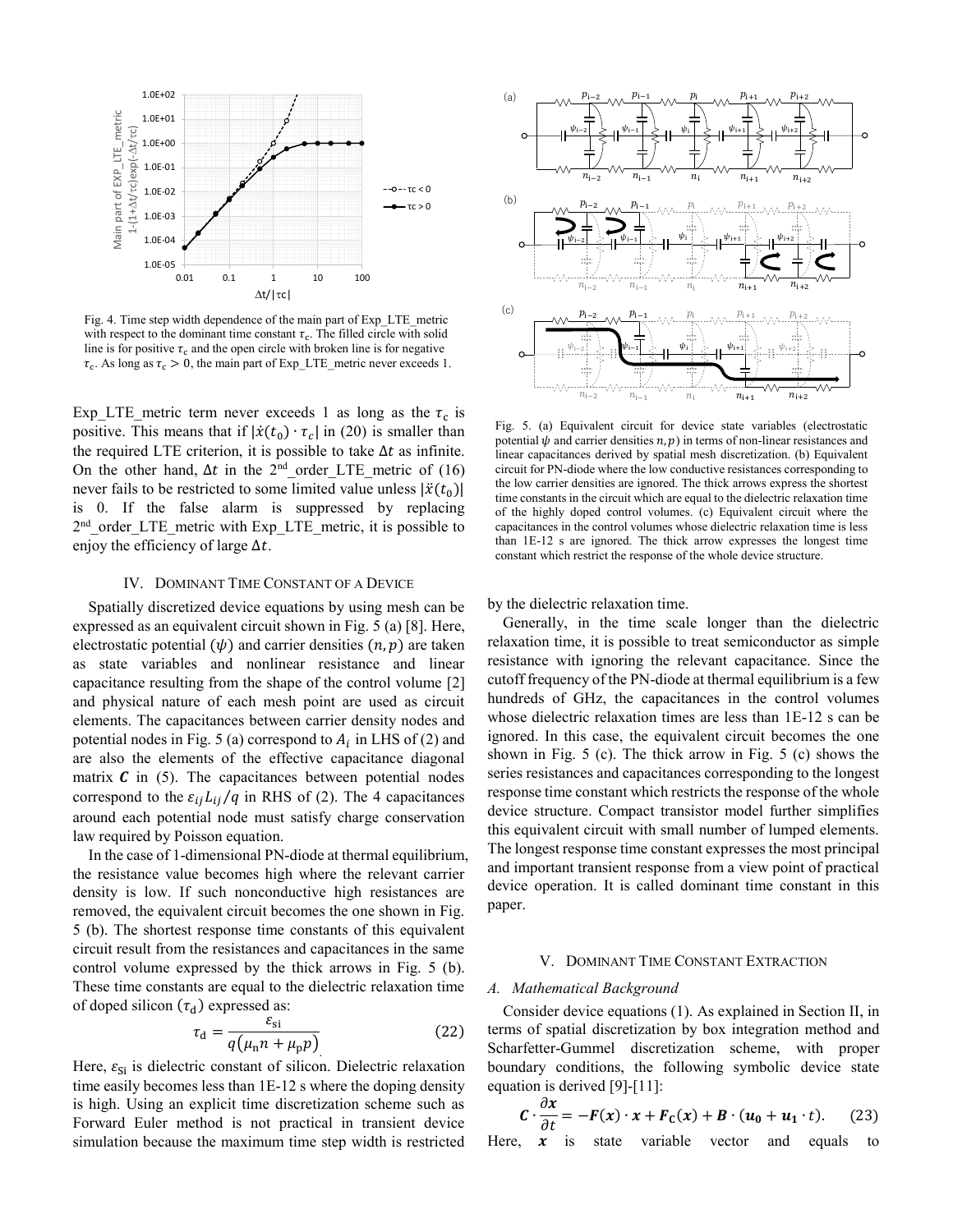

Fig. 6. Time dependent behavior of the formal solution of the linearized device state equation.

 ${}^{t}(\cdots \psi(r_i, t)\cdots, \cdots n(r_i, t)\cdots, \cdots p(r_i, t)\cdots)$ . Although (23) is similar to (5), temporal discretization is not applied here. Moreover, only step input vector  $u_0$  and ramp input vector  $u_1$ are considered here because all the input signals are approximated with piecewise linear waveforms as explained in Section II. Linearization of (23) by using Taylor expansion with respect to  $x$  at  $x = x_0$  results in:

$$
C \cdot \frac{\partial x}{\partial t} = -F(x_0) \cdot x_0 + F_C(x_0) + B \cdot (u_0 + u_1 \cdot t)
$$

$$
+ \left( -\frac{\partial (F(x) \cdot x)}{\partial x} \bigg|_{x=x_0} + \frac{\partial F_C(x)}{\partial x} \bigg|_{x=x_0} \right)
$$

$$
(x - x_0) \tag{24}
$$

or by using  $(6)$  [9]-[11],

 $\partial$ r

$$
C \cdot \frac{\partial x}{\partial t} = -G(x_0) \cdot x + G(x_0) \cdot x_0 - F(x_0) \cdot x_0 + F_C(x_0)
$$
  
+ 
$$
B \cdot (u_0 + u_1 \cdot t).
$$
 (25)

Formal solution of (25) can be obtained as:

$$
x(t) = x_0 + (I - \exp(-C^{-1}G(x_0) \cdot t))
$$
  
\n
$$
G(x_0)^{-1}(-F(x_0) \cdot x_0 + F_C(x_0) + B \cdot u_0 - CG(x_0)^{-1}B \cdot u_1) + G(x_0)^{-1}B \cdot u_1
$$
  
\n
$$
t, \qquad (26)
$$

where  $I$  is identity matrix. One important thing to be noted is that diagonal matrix  $\mathcal C$  is singular since Poisson equation, the first row in (1), does not have time derivative term. Therefore, in reality, (26) does not hold. However, as will be explained in the latter part of this section, there is no need to calculate  $C^{-1}$ in the actual approximated calculation of the matrix exponential term  $\exp(-\mathcal{C}^{-1}\mathcal{G}(x_0) \cdot t)$ . Here, (26) is temporary used for explaining the structure of the formal solution. Time development behavior of (26) is shown in Fig. 6. The term  $x_0$ is the initial value of the device state equation. The term:

$$
I - \exp(-C^{-1}G(x_0) \cdot t) \tag{27}
$$

in (26) is the transient decay factor. The term:

$$
G(x_0)^{-1}(-F(x_0) \cdot x_0 + F_c(x_0) + B \cdot u_0 - CG(x_0)^{-1}B
$$
  
 
$$
u_1)
$$
 (28)

in (26) expresses the transient response amplitude. The term:

$$
G(x_0)^{-1}B \cdot u_1 \cdot t \tag{29}
$$

in (26) corresponds to the time development by ramp input. The term:

$$
-F(x_0) \cdot x_0 + F_c(x_0) \tag{30}
$$

in (28) stands for the continuity unbalance at initial state. The term:

$$
\boldsymbol{B} \cdot \boldsymbol{u}_0 - \boldsymbol{C} \boldsymbol{G}(\boldsymbol{x}_0)^{-1} \boldsymbol{B} \cdot \boldsymbol{u}_1 \tag{31}
$$



Fig. 7. Derivation procedure of the formal solution of the linearized device state.

in (28) is the input signal stimulus. Equation (28) tells us that the transient response amplitude is the result of the propagation of the source signals (30)-(31) through the equivalent mesh conductance  $G(x_0)$ . The derivation procedure of the formal solution of the linearized device state equation explained above is summarized in Fig. 7. Since the original device state equation is highly nonlinear system, especially due to the Bernoulli function (3), the formal solution of the linearized system (26) is valid only within limited time duration. Therefore, transient analysis with temporal discretization such as Backward Euler method explained in Section II is necessary to get long range solution [10]-[11].

Since the matrix exponential term in (27) is infinite series of matrix product which is derived by applying Taylor expansion of exponential function to matrix, it is difficult to carry out actual calculation. To overcome this difficulty, various approximation methods have been proposed [12]-[23]. In this paper, matrix exponential is replaced by scalar exponential function in terms of the largest eigenvalue of  $G^{-1}C$  [9]. The largest eigenvalue of  $G^{-1}C$  corresponds to the smallest eigenvalue of  $C^{-1}$ G in (27). It also corresponds to the dominant time constant of the whole device structure  $\tau_c$  (= the longest time constant). Then, the approximation of (26) becomes as follows:

$$
x(t) = x_0 + \left(1 - \exp\left(-\frac{t}{\tau_c}\right)\right)
$$
  
 
$$
\cdot G(x_0)^{-1}(-F(x_0) \cdot x_0 + F_c(x_0) + B \cdot u_0 - CG(x_0)^{-1}B \cdot u_1) + G(x_0)^{-1}B \cdot u_1
$$
  
 
$$
\cdot t. \tag{32}
$$

Note that (32) can be used to give a good initial guess of Newton iteration performed at each time step in the transient analysis defined as Step 8 in Fig. 2.

To obtain the largest eigenvalue of  $G^{-1}C$ , Arnoldi algorithm [9] [16] shown in Fig. 8 is adopted here. As mentioned before,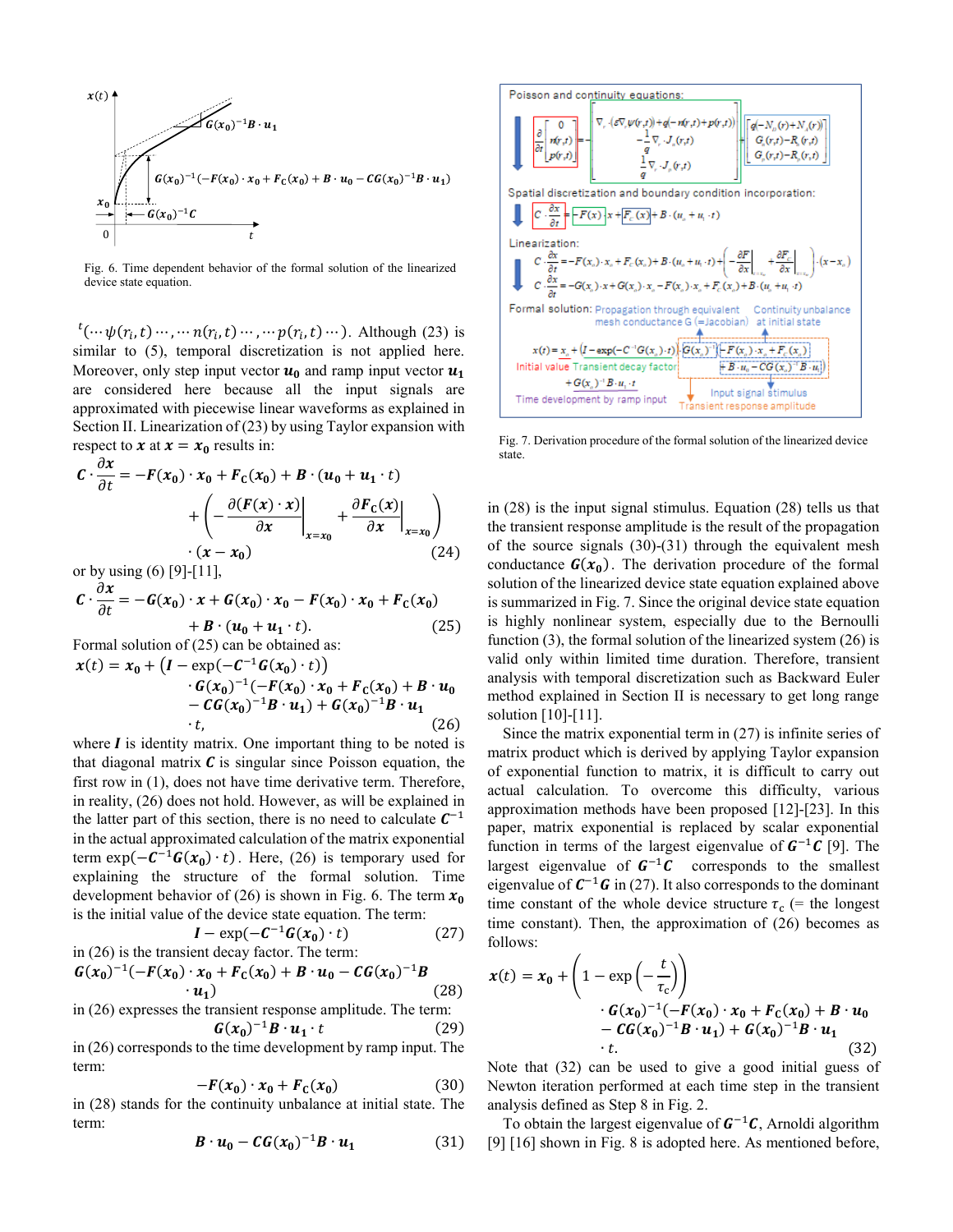| Arnoldi algorithm: Embed the eigen values of $G(x_0)^{-1}C$ into<br>Hessenberg matrix $H$ from larger side and<br>set the largest eigenvalue of $H$ to the<br>dominant time constant $\tau_c$ . |                                                                                                                                                                       |
|-------------------------------------------------------------------------------------------------------------------------------------------------------------------------------------------------|-----------------------------------------------------------------------------------------------------------------------------------------------------------------------|
| 1.                                                                                                                                                                                              | Set $m$ as the number of eigenvalues to be<br>obtained.                                                                                                               |
| 2.                                                                                                                                                                                              | LU-factorization of $G(x_0)$ : $L \cdot U = G(x_0)$                                                                                                                   |
| 3.                                                                                                                                                                                              | Calculate transient response amplitude (28) as $v$ :                                                                                                                  |
|                                                                                                                                                                                                 | $v = U^{-1} (L^{-1} (F(x_0) \cdot x_0 - F_C(x_0))$                                                                                                                    |
| $-B\cdot u_0+C\cdot U^{-1}(L^{-1}(B\cdot u_1))\Big)\Big)$                                                                                                                                       |                                                                                                                                                                       |
| 4.                                                                                                                                                                                              | $v_1 = v /   v  $                                                                                                                                                     |
|                                                                                                                                                                                                 | 5. For $j = 1$ To m                                                                                                                                                   |
| 6.                                                                                                                                                                                              | $w = U^{-1} (L^{-1}(C \cdot v_i))$                                                                                                                                    |
| 7.                                                                                                                                                                                              | For $i=1$ To $j$                                                                                                                                                      |
| 8.                                                                                                                                                                                              | $h_{i,j} = \boldsymbol{w}^T \cdot \boldsymbol{v}_i$                                                                                                                   |
| 9.                                                                                                                                                                                              | $w = w - h_{i,i} \cdot v_i$                                                                                                                                           |
| 10.                                                                                                                                                                                             | $i + +$                                                                                                                                                               |
| 11.                                                                                                                                                                                             | $h_{i+1,i} =   w  $                                                                                                                                                   |
| 12.                                                                                                                                                                                             | $v_{j+1} = w/h_{j+1,j}$                                                                                                                                               |
| 13.                                                                                                                                                                                             | $j + +$                                                                                                                                                               |
|                                                                                                                                                                                                 | 14. $H = \begin{bmatrix} h_{1,1} & h_{1,2} & \cdots & h_{1,m} \\ h_{2,1} & h_{2,2} & \cdots & h_{2,m} \\ 0 & \ddots & \ddots & \vdots \end{bmatrix}$<br>$n_{\rm m,m}$ |
|                                                                                                                                                                                                 | 15. Calculate the largest eigenvalue $(\lambda_{max})$ of H.                                                                                                          |
| 16.                                                                                                                                                                                             | Set $\tau_c = \lambda_{max}$ .                                                                                                                                        |

Fig. 8. Flow chart of Arnoldi algorithm [9] [16]. There is no need to calculate  $C^{-1}$  in this algorithm. After Arnoldi algorithm has been completed, the largest eigenvalue of Hessenberg matrix is calculated by such as QR method [24] or directly solving the characteristics equation.

no  $C^{-1}$  calculation appears in Fig. 8. This is because not the smallest eigenvalue of  $C^{-1}G$  but the largest eigenvalue of  $G^{-1}C$ is calculated here. Arnoldi algorithm embeds the eigenvalues of  $G^{-1}C$  into Hessenberg matrix from larger side. Then, the largest eigenvalue of the Hessenberg matrix is calculated by such as QR method [24] or directly solving the characteristics equation. Since the device equations may result in complex conjugate eigenvalue pairs, the Hessenberg matrix size  $m$  in Fig. 8 should be at least 2. Moreover, according to our experiment,  $m = 2$  is sufficient to get the largest eigenvalue as is shown as Fig. 13 in Section V *B*.

Arnoldi algorithm shown in Fig. 8 is executed as Step 7 in the transient device simulation flow in Fig. 2. As will be shown in Section VI, LU-factorization in the transient device simulation algorithm and in Arnoldi algorithm is the most CPUtime consuming part. Since LU-factorization is executed at Step 7 and Step 15 in Fig. 2, the total number of LU-factorization per time step is the number of Newton iterations plus one. Therefore, the calculation cost of Arnoldi algorithm is nearly equal to one more extra Newton iteration.

# *B. Example of Dominant Time Constant Extraction*

Fig. 9 (a) shows a 1-dimensional N+P-diode structure and



Fig. 9. (a) 1-D N+P-diode structure and forward step bias applied to it. (b) Time variation of the dominant time constants with the progress of the transient analysis after 1V (circles with solid line) and 0.8V (squares with broken line) forward step bias is applied to the N+P-diode. The open circles mean that the dominant time constant is negative.

Fig. 9 (b) shows an example of the variation of the dominant time constant with the progress of the transient analysis after forward step bias is applied to the diode. The filled squares with broken line are the case of moderate (0.8 V) forward bias and the filled and open circles with solid line are the case of strong (1.0 V) forward bias. At the time less than 2E-13 s where the carrier injection has not taken place yet, short dominant time constants ( $\sim$ 1E-12 s) are extracted. They result from the product of the initial depletion layer capacitance and the neutral region resistance and are almost independent of the applied biases. On the other hand, after reaching steady state  $($ >1E-10 s), the dominant time constants become larger reflecting the large equivalent inductances due to the conduction current by the injected carriers. In this region, the dominant time constant becomes larger if the applied forward bias is larger (1E-11 s at 0.8 V and 3E-11 s at 1.0 V). The open circles mean that the extracted dominant time constants are negative.

In order to verify the validity of the extracted dominant time constants especially for the negative case, AC analysis [25] is conducted for the same N+P-diode. The small signal admittance of the N+P-diode draws hemi-circle in complex plane according to the variation of angular frequency  $\omega$  of the small signal as shown in Fig. 10. Whether the hemi-circle stays in the upper part (Fig. 10 (a)) or lower part (Fig. 10 (b)) of the complex plane depends on the bias condition of the diode. If reverse or small forward bias is applied, the depletion layer behaves as capacitance and the small signal equivalent circuit becomes the one shown in Fig. 10 (a). On the other hand, if large forward bias is applied, the depletion layer disappears and the forward conduction current behaves as inductance due to the inertia of carrier traveling to the terminals so that the small signal equivalent circuit becomes the one shown in Fig. 10 (b). AC analysis results of the N+P-diode conducted at each time step of the transient simulation after 1 V forward step bias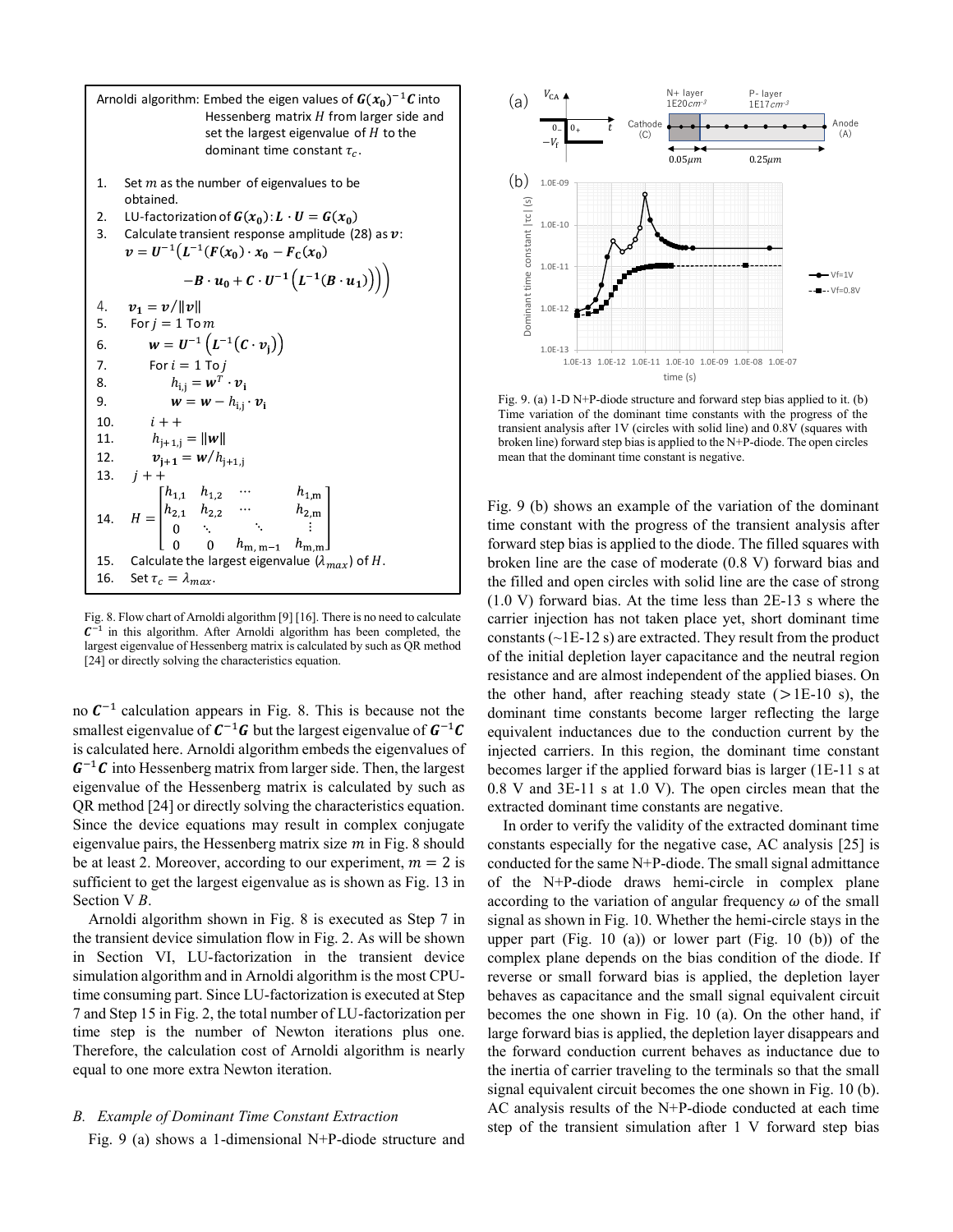

Fig. 10. Small signal equivalent circuit of the N+P-diode and its admittance vector trajectory in complex plane with respect to the angular frequency of the applied small AC signal. Time constant of the equivalent circuit is given by the inverse of the angular frequency at the top or bottom of the hemicircle. (a) In the case of reverse or small forward bias, the depletion layer behaves as capacitance. (b) In the case of large forward bias, the forward current behaves as inductance.

application are shown in Fig. 11. The small signal frequency is scanned from 1 MHz to 100 GHz at each time step. Before 3.45E-13 s, the diode admittance stays capacitive. Then, it becomes inductive as shown in Fig. 11 (a). After 1.12E-12 s, the hemi-circle flips to the left-half part of the complex plane as shown in Fig. 11 (b), which means the small signal  $(=$ differential) bulk resistance  $R_s$  becomes negative. This is due to the onset of conductivity modulation in the p-type region such that the higher the carrier injection level becomes, the smaller  $R<sub>s</sub>$  becomes. Since the time constant of the equivalent circuit is given by the inverse of the small signal angular frequency at the bottom of the hemi-circle as

$$
\tau = \frac{1}{\omega_{\rm T}} = \frac{L_{\rm d}(R_{\rm s} + R_{\rm d})}{R_{\rm s}R_{\rm d}}\tag{33}
$$

as shown in Fig. 10 (b), the time constant becomes also negative if  $R_s$  < 0 and  $|R_s| \ll R_d$ . In the case of negative time constant, the time step width is usually restricted by the convergence of Newton iteration rather than LTE. This is due to the high sensitivity of the positive feedback system so that even small  $\delta x_{k,n+1}$  in (8) causes large variation of  $F(x_{k,n+1})$  in (7) at the next Newton iteration. After 1.38E-11 s, the hemi-circle flips back to the right-half part of the complex plane and the time constant also goes back to positive because the conductivity modulation begins to saturate due to the increase of SRH (Shockley-Read-Hall) recombination. Dominant time constants obtained by AC analysis are compared with those by Arnoldi method in Fig. 12. The open symbols correspond to the negative values. These two results are in good agreement with the averaged relative error of 2.8 %, and therefore, it is proved that Arnoldi method can give valid dominant time constants and the negative time constants reflect the actual physical phenomenon. The calculation speed of AC analysis is very slow because it uses complex double precision variables. For example, in the case of our implementation by using Microsoft Visual Basic [26], complex double matrix inversion takes about 10 times longer CPU-time than that of real double matrix inversion. More importantly, it is not easy for AC analysis to extract a



Fig. 11. Small signal admittance vector trajectory of the N+P-diode at each time step of a transient analysis. The small signal frequency is scanned from 1 MHz to 100 GHz. (a) Analysis time =  $1E-13$  s - 7.53E-13 s. Before 5.19E-13 s, the admittance hemi-circle stays in the upper half part of the complex plane (= capacitive). After that, the hemi-circle moves to the lower half part (= inductive). (b) Analysis time =  $7.53E-13$  s -  $2.23E-11$  s. After 1.12E-12 s, the admittance hemi-circle flips from right half part to the left half part of the complex plane (= negative time constant). After 1.38E-11 s, the hemi-circle flips back to the left half part (= positive time constant).



Fig. 12. Comparison of the dominant time constants for 1 V forward bias between Arnoldi method (circles with solid line) and AC analysis (triangles). Open symbols stand for negative time constants. For the analysis time less than 5.19E-13 s, the dominant time constants cannot be extracted by AC analysis because the admittance hemi-circles are not formed with the frequency range of  $1$  MHz  $\sim$  100 GHz.

dominant time constant if the equivalent circuit has complex topology. On the other hand, Arnoldi method is fast and sure to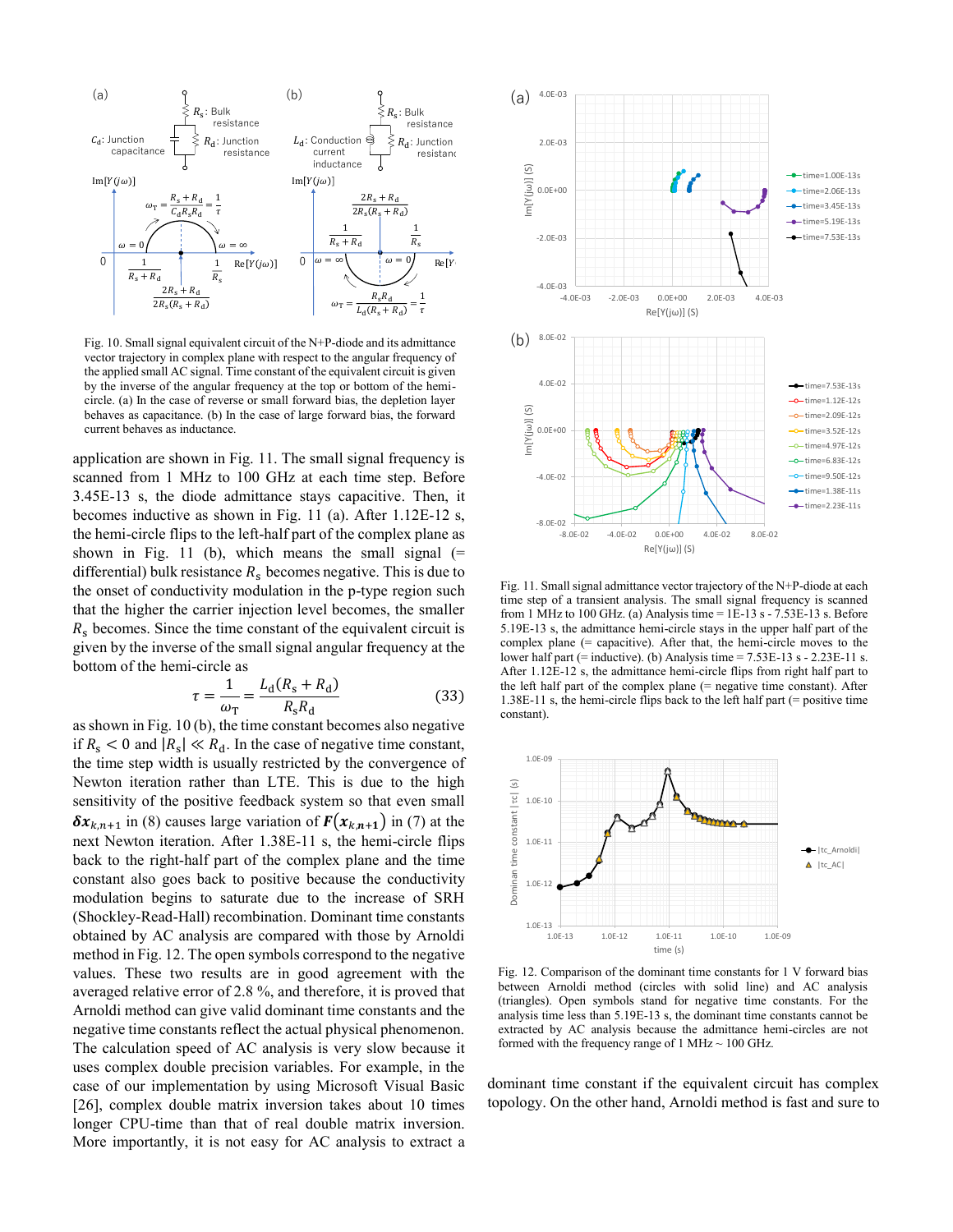

Fig. 13. Behavior of the absolute value of the time constants extracted from larger side by Arnoldi method for  $m = 1 \sim 4$ . The largest time constant is about one order of magnitude larger than the second one. The largest time constant hardly changes even if  $m$  is increased from 2 to 3 or 4 except for the peak portion which has high sensitivity.

extract a dominant time constant for any arbitrary device.

Fig. 13 shows the behavior of the absolute value of the time constants extracted from larger side by Arnoldi method for  $m =$ 1~4. The largest time constant is about one order of magnitude larger than the second one, which indicates the dominant time constant is separated well from the other smaller ones. The dominant time constant hardly changes even if  $m$  is increased from 2 to 3 or 4 except for the peak portion which has high sensitivity.

# VI. PERFORMANCE VERIFICATION BY TRANSIENT SIMULATION OF 2-D POWER DMOFET

Transient simulation of a 2-dimensional power DMOSFET [27] after step  $V_G$  application as shown in Fig. 14 is used for the performance verification of the proposed method. The used computer is equipped with Intel Core i3-4130 CPU of 3.40 GHz clock frequency and 4 GB DRAM. The simulation program is written with Microsoft Visual Basic. Dominant time constant variation and time step width distribution with respect to the analysis time are plotted in Fig. 15. Fig. 15 (a) shows the turnon case and Fig. 15 (b) shows the turn-off case. The dominant time constants shown by circles with solid lines stay around 1E-10 s which is almost equal to the electron traveling time in the n- drift layer. The open circles in Fig. 15 (a) are negative time constants which appear at the onset of charging the channel  $(\sim$ 1E-12 s) and at the onset of charging the n- drift layer ( $\sim$  2E-11 s). At the onset of charging, the resistance of the channel and the n- drift layer begin to decrease due to electron injection and this causes negative differential resistance that leads to negative dominant time constant. In the case of turn-off, resistance continues to increase due to electron depletion and this keeps the dominant time constant positive (all filled circles) as shown in Fig. 15 (b). Time step width distribution when  $Exp$ <sub>LTE</sub> metric is used with relative LTE tolerance (i.e.  $E_r$  in  $(21)$ ) = 1 % for carrier densities and absolute LTE tolerance (i.e.  $E_a$  in (21)) = 1 % of the net doping densities is also shown by open triangles with dashed lines in Fig. 15. Multiple time step



Fig. 14. Power DMOSFET structure [27] used for the performance verification of the proposed method. Step  $V_G$  of  $\pm$ 5V is applied for the transient analysis of turn-on and turn-off.



Fig. 15. Dominant time constants variation (circles with solid line) and time step widths distribution (triangles with broken line) with respect to the analysis time. Dominant time constants stay around 1E-10 s which is almost equal to the electron traveling time in the n- drift layer. Open circles correspond to the negative time constants. (a) Turn-on case. (b) Turn-off case.

widths at the same analysis time mean that the time step width was rejected there as the Exp\_LTE\_metric exceeded the LTE tolerance. In the turn-on case, there are dense time steps between the channel formation ( $\sim$  3E-12 s) and transient decay  $\sim$  3E-10 s). Similarly, in the turn-off case, time steps are dense between the onsets of channel depletion ( $\sim$  1E-12 s) and n- layer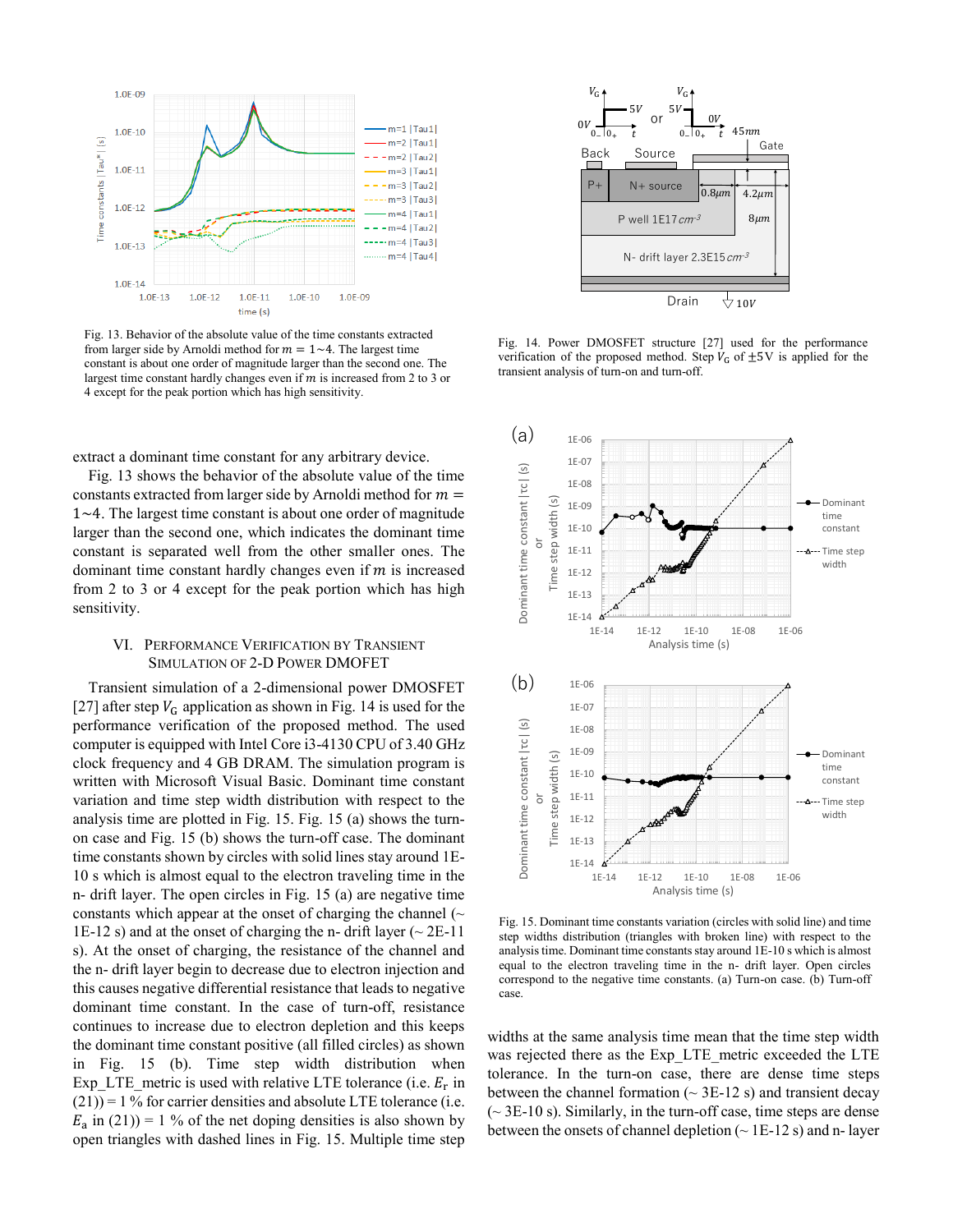

Fig. 16. Analysis time progress with respect to the number of the time steps for relative LTE tolerance  $(E_r)$  of  $1 \sim 50$  % for carrier densities and absolute LTE tolerance  $(E_a)$  of 1-50 % of the net doping densities. (a) Turn-on case. (b) Turn-off case.

depletion ( $\sim$  1E-10 s). In overall, the time step width is almost monotonically increasing in Fig. 15. This is due to the fact that  $|\dot{x}(t_0)|$  in (20) is almost monotonically decreasing.

Analysis time progresses with respect to the number of time steps are shown in Fig. 16 for  $E_r$  of 1-50 % for carrier densities and  $E_a$  of 1-50 % of the net doping densities. Fig. 16 (a) shows the turn-on case and Fig. 16 (b) shows the turn-off case. Exp\_LTE\_metric (solid lines) shows about 5 times more rapid time progress at 1E-6 s than  $2<sup>nd</sup>$  order LTE metric (broken lines). This comes from the following two reasons. First, since 2<sup>nd</sup> order LTE metric ignores higher order Taylor expansion terms, cancellation effect between Taylor expansion terms in the case of positive dominant time constant is not included and therefore it overestimates the actual LTE. Second, since Exp LTE metric focuses on the dominant time constant, shorter time responses which are less important for the actual device operation are not highly considered.

Fig. 17 and 18 compares the drain current  $(I_{ds})$  between the solution with Exp\_LTE\_tolerance = 1 % (filled circles) and the exact solution obtained by setting 2<sup>nd</sup> order LTE tolerance to 0.1 % (solid line). Open triangles stand for the drain current error of Exp\_LTE\_metric case. Filled triangles stand for the relative local drain charge error in a time step with respect to the cumulative drain charge defined as:

 $Relative\_local\_Q_{ds\_error}$ 

$$
\stackrel{\text{def}}{=} \frac{\left| \int_{t_0}^{t_0 + \Delta t} (I_{\text{ds\_Exp\_LTE}} - I_{\text{ds\_exact}}) dt \right|}{\int_0^{t_0 + \Delta t} I_{\text{ds\_exact}} dt} \tag{34}
$$



Fig. 17. Drain current  $(I_{ds})$  comparison for turn-on case between the solution with Exp LTE tolerance=1% (filled circles) and the exact solution obtained by setting  $2^{nd}$  order LTE\_tolerance to 0.1% (solid line). Open triangles stand for the drain current errors. Filled triangles stand for the relative local drain charge error defined by (34). (a) Whole response with log-scale. (b) Main response with linear-scale.



Fig. 18. Drain current  $(I_{ds})$  comparison for turn-off case between the solution with Exp LTE tolerance=1% (filled circles) and the exact solution obtained by setting  $2<sup>nd</sup>$  order LTE tolerance to 0.1% (solid line). Open triangles stand for the drain current errors. Filled triangles stand for the relative local drain charge error defined by (34). (a) Whole response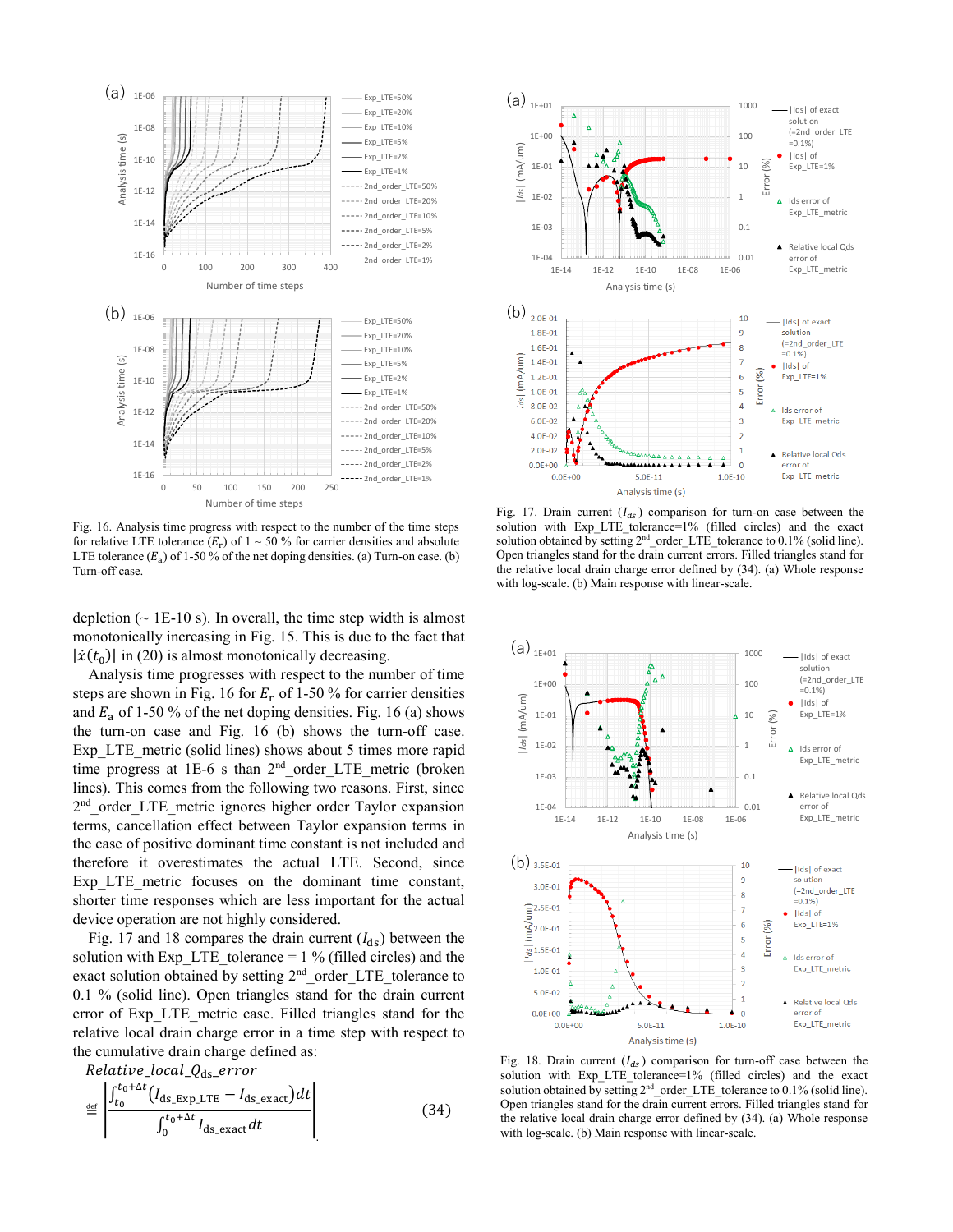Fig. 17 shows the turn-on case and Fig. 18 shows the turn-on case. Since step  $V_G$  biases are applied here, displacement current coupling between the terminals occurs through the series capacitances in the middle row of Fig. 5 (a), and this coupling produces femto-second order current responses. From a practical view point, ideal step  $V_c$  application is unrealistic and the obtained results in femto-second order are physically dubious considering the classical physics models used in the simulation. Total amount of the transported or stored charges by such an ultra-fast current response is negligible compared with that of the later dominant current response. Therefore, less current accuracy in the ultra-fast response part is not a problem from a view point of total charge conservation. Exp\_LTE\_metric just ignores such an ultra-fast time response and this is the reason why the drain current error (open triangles) and the relative local drain charge error (filled triangles) become large in this duration. In the case of turn-on (Fig. 17), both the drain current error and the relative local drain charge error become less than 3 % after the analysis time reaches about 1/5 of the dominant time constant. In the case of turn-off (Fig. 18), both the drain current error and the relative local drain charge error also stay less than 3 % during the electron discharge (1E-12 s - 3E-11 s). Steep increase of the drain current error in the decay part of the turn-off is observed. However, the relative local drain charge error in this part is still kept less than 1% because the drain current level is low.

CPU-time between  $2<sup>nd</sup>$  order LTE metric and Exp\_LTE\_metric is compared for 1-50 % LTE tolerance in Fig. 19. Fig. 19 (a) shows the turn-on case and Fig. 19 (b) shows the turn-off case. CPU-time per time step of Exp\_LTE\_metric when initial guess is applied before Newton iteration by using (32) (filled triangles with solid lines) is about 40 % longer than that of 2<sup>nd</sup> order LTE metric (filled triangles with dashed lines). This is mainly due to the calculation cost of the dominant time constant by Arnoldi method and partly due to the increase in the number of Newton iterations induced by the larger time step width. However, the total CPU-time of Exp\_LTE\_metric with the initial guess (filled circles with solid line) is as small as about 27 % of 2<sup>nd</sup> order LTE metric (filled circles with dashed line). By using Exp\_LTE\_metric, the total number of time steps reduces down to about 20 % of 2<sup>nd</sup> order LTE metric as shown in Fig. 16 and this is the main cause of CPU-time reduction.

Smaller number of time steps means larger time step widths per time step, which may induce convergence problem of Newton iteration. Therefore, it is important to use a good initial guess calculated by (32) to assure stable simulation. Fig. 20 compares the number of Newton iterations per time step for Exp\_LTE\_metric = 1 % between the initial guess by (32) and simple use of the solution at the preceding time step. By adopting the initial guess by (32), the number of Newton iterations and therefore also their CPU-time can be reduced by 25%. On the other hand, the smaller the number of Newton iteration becomes, the more significant the relative calculation overhead of the LU-factorization in Arnoldi algorithm becomes. Consequently, the total calculation cost per time step with the Exp LTE metric is larger than that with



Fig. 19. CPU-time comparison between 2<sup>nd</sup> order LTE metric and Exp\_LTE\_metric for 1-50% LTE\_tolerance. Solid circles and solid triangles with solid line correspond to the case that initial guess is applied before Newton iteration by using (32). (a) Turn-on case. (b) Turn-off case.



Fig. 20. Comparison of the number of Newton iteration between with initial guess by (32) and simple use of the solution at the preceding time step for turn-on case. Even for the wide time step widths produced by Exp\_LTE\_metric, good initial guess helps the convergence.

2<sup>nd</sup> order LTE metric as shown in Fig. 19.

Mesh size dependence of the CPU-time for Exp LTE metric and  $2<sup>nd</sup>$  order LTE metric with 1% LTE tolerance is shown in Fig. 21. Here,  $n_x \times n_y$  rectangular mesh is used and therefore, the total mesh size  $(n_m)$  is  $n_m = n_x n_y$ and the resultant matrix size is  $3n_m \times 3n_m$ . If the variables are reordered as a set of the set of the set of the set of the set of the set of the set of the set of the set of the set of the set of the set of the set of the set of the set of the set of the set of the set of the set of th

$$
{}^{t}(\psi(r_1, t_k), n(r_1, t_k), p(r_1, t_k), \psi(r_2, t_k), n(r_2, t_k), \cdots)
$$
 as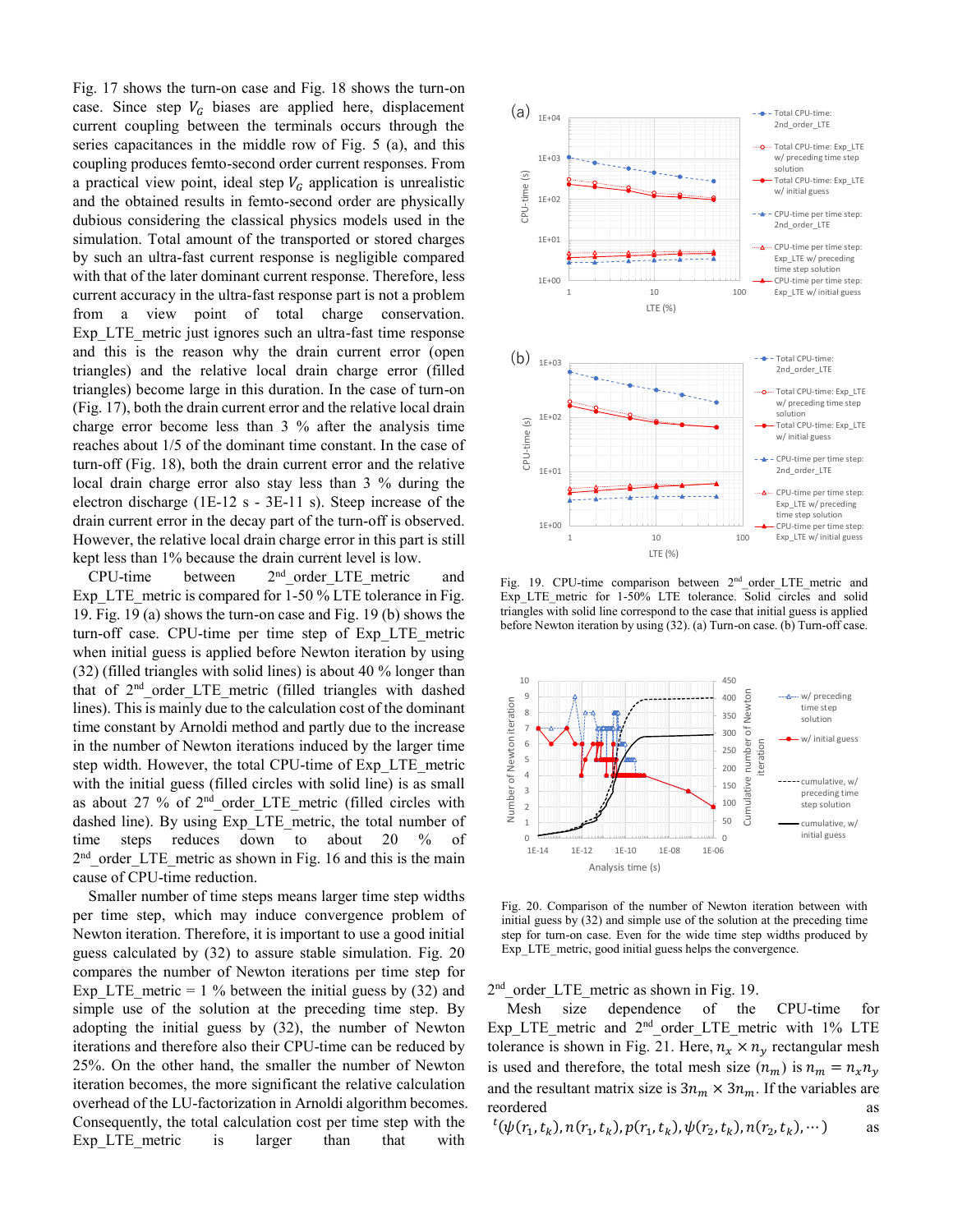

Fig. 21. Mesh size dependence of the CPU-time for Exp\_LTE\_metric and  $2<sup>nd</sup>$  order LTE metric with 1% LTE tolerance. The CPU-time is almost proportional to the square of the mesh size, which means LUfactorization of the band matrix is the dominant calculation cost.

explained in Section II, the band width of the resultant matrix is almost equal to  $3\sqrt{n_m}$ . Although this matrix is sparse as it has only 15 diagonal and off-diagonal element stripes, all the elements within the band width are filled in after LUfactorization. Therefore, the time complexity of LUfactorization is  $O(n_m \cdot \sqrt{n_m} \cdot \sqrt{n_m}) = O(n_m^2)$ . The time complexity of the other matrix-vector operations such as forward-backward substitution or matrix-vector product is  $O(n_m \cdot \sqrt{n_m}) = O(n_m^{1.5})$ . Since the CPU-time is almost proportional to  $n_m^{2.02}$  as shown in Fig. 21, LU-factorization of the band matrix is dominant in the calculation cost.

## VII. DISCUSSION

It is also possible to adopt the proposed Exp\_LTE\_metric to other devices than power DMOSFET. However, in advanced logic CMOS, the response time of the whole device structure is equal to the inversion layer forming time which is less than 1E-12 s. Therefore, CPU-time reduction will not be significant if Exp\_LTE\_metric is adopted. For advanced logic CMOS devices, the following two cases may be effective: 1) Soft-error or latch up caused by charged particle irradiation, which is restricted by the response time of the whole well structure. 2) The case that the whole circuit response is restricted by the response time of external load. Still, the most effective application is power devices which need to charge and discharge long n- drift layer, and whose external load has long response time.

In Exp LTE metric, only one dominant time constant is considered. This is enough for power devices whose dominant time constants are well-separated from the other smaller time constants. However, there may be problems such that multiple time constants are uniformly scattered in an interested time range and/or fast responses also need to be calculated accurately. To ensure the accuracy throughout the entire simulation time range for general problems, a mechanism of choosing appropriate time constants for Exp\_LTE\_metric depending on the analysis time may be necessary.

# VIII. CONCLUSIONS

A new accurate Exp\_LTE\_metric for time step control for power device transient simulation is derived by utilizing dominant time constant information of the whole device structure. The dominant time constant is extracted as the negative inverse of the smallest eigen value of the matrix which appears in the matrix exponential term in the formal solution of the linearized device state equation. By using the proposed Exp LTE metric, CPU-time of the 2-dimensional power DMOSFET transient simulation successfully decreases down to 27 % of the conventional  $2<sup>nd</sup>$  order LTE metric with assuring the current accuracy of the dominant transient response. Initial guess by using the formal solution of the linearized device state equation improves the convergence of Newton iteration by 25% for the large time step widths derived by Exp\_LTE\_metric.

## ACKNOWLEDGMENT

The authors would like thank Prof. Daisuke Ueda of Kyoto Institute of Technology for his kind lecture on the power DMOSFET device structure and operation.

#### **REFERENCES**

- [1] S. Selberherr, *Analysis and Simulation of Semiconductor Devices*, Wien New York: Springer-Verlag, 1984, ch. 2
- [2] E. Buturla, P. Cottrell, B. Grossman, and K. Salsburg, "Finite-element analysis of semiconductor devices: The FIELDAY program," *IBM J. Res. Develop.*, vol. 25, no. 4, pp. 218-231, 1981.
- [3] D. Scharfetter and H. Gummel, "Large-signal analysis of a silicon Read diode oscillator," *IEEE Trans. Electron Devices*, vol. ED-16, no. 1, pp. 64-77, 1969.
- [4] H. Togawa, *Numerical Calculation of Differential Equations* (in Japanese), 1st ed. Tokyo, Japan: Ohmsha, 1981, ch. 5, sec. 1, p.38, ch. 12, sec. 4, p.103.
- [5] R. Bank, W. Coughran, Jr., W. Fichtner, E. Grosse, D. Rose, and R. Smith, "Transient Simulation of Silicon Devices and Circuits," *IEEE Trans. Electron Devices*, vol. ED-32, no. 10, pp. 1992-2007, 1985.
- [6] H. Togawa, *Numerical Calculation of Differential Equations* (in Japanese), 1st ed. Tokyo, Japan: Ohmsha, 1981, ch. 4, sec. 1-2, pp.28-29, ch. 6, sec. 2, p.53.
- [7] W. Press, S. Teukolsky, W. Vetterling, and B. Flannery, *NUMERICAL RECIPES in C* (Japanese Ed.), 1<sup>st</sup> ed. Cambridge University Press, Tokyo, Japan: Gijutsu Hyoron-sha, 1993, ch. 9, sec. 1, pp.257-258.
- [8] T. Ohtsuki, and K. Kani, "A Unified Modeling Scheme for Semiconductor Devices With Application of State-Variable Analysis," *IEEE Trans. Circuit Theory*, vol. Ct-17, no. 1, pp. 26-32, 1970.
- [9] S. Kumashiro, T. Kamei, A. Hiroki, and K. Kobayashi, "An Accurate Metric to Control Time Step of Transient Device Simulation by Matrix Exponential Method," in *Proc. SISPAD*, Kamakura, Japan, 2017, pp 37- 40.
- [10] S. Kumashiro, "Transient Simulation of Passive and Active VLSI Devices Using Asymptotic Waveform Evaluation," Ph.D. dissertation, ECE, CMU, Pittsburgh, PA, USA, 1992, pp. 84-90.
- [11] H. Read, S. Kumashiro, and A. Strojwas, "Efficient transient device simulation with AWE macromodels and domain decomposition," *IEICE Trans. Electron.*, vol. E77-C, no. 2, pp. 236-247, 1994.
- [12] C. Moler, and C. Van Loan, "Nineteen dubious ways to compute the exponential of a matrix, twenty-five years later," *SIAM Review*, vol. 5, no. 1, pp. 3-49, 2003.